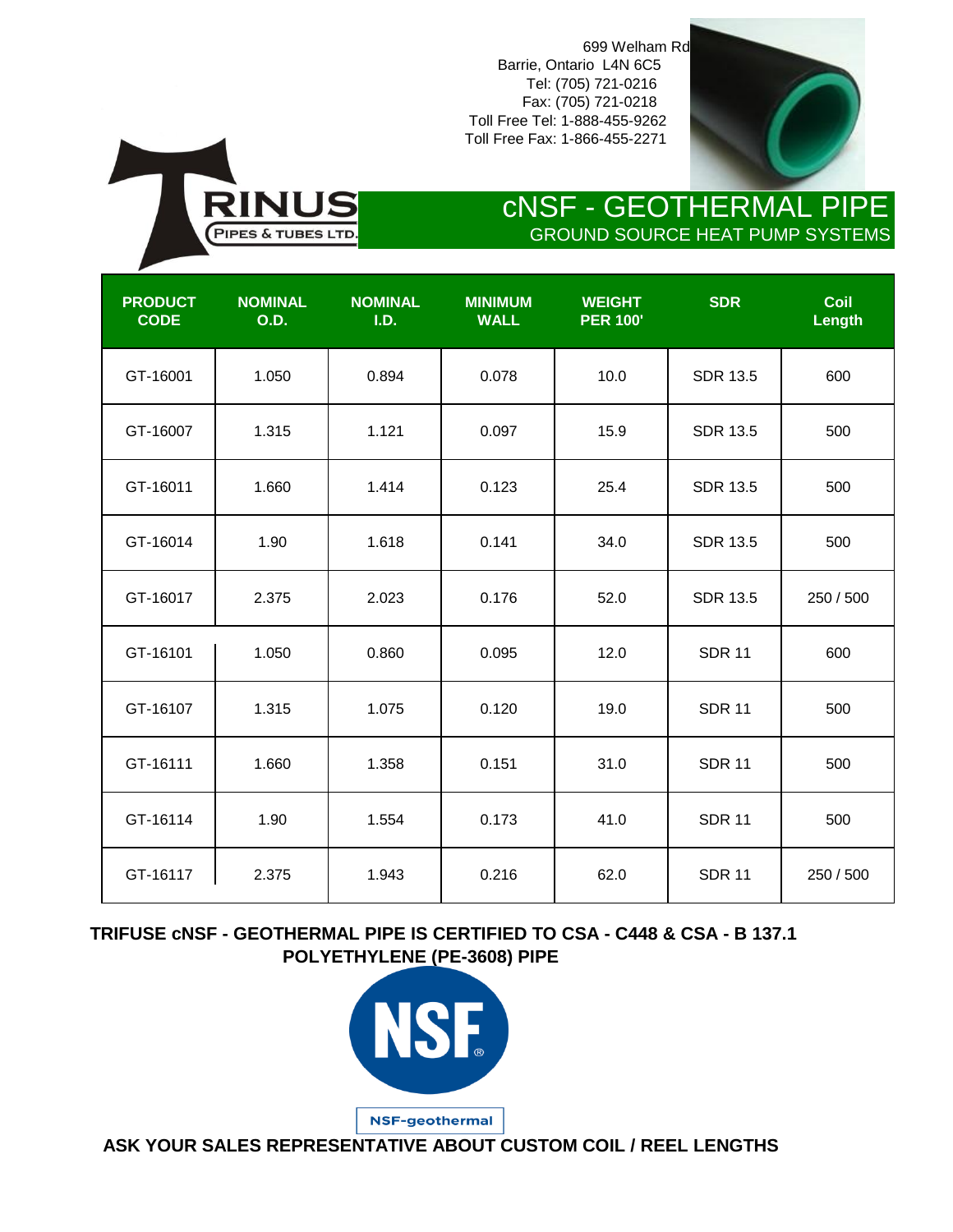699 Welham Rd Toll Free Fax: 1-866-455-2271 Barrie, Ontario L4N 6C5 Toll Free Tel: 1-888-455-9262 Fax: (705) 721-0218 Tel: (705) 721-0216





# cNSF - GEOTHERMAL PIPE

GROUND SOURCE HEAT PUMP SYSTEMS

## **Material and Technical Data Sheet**

### **TriFuse cNSF - Geothermal Certified CSA-C448 & CSA-B137.1**

### *Product Standards*

 All Trifuse Geothermal polyethylene pipe is manufactured with a high density virgin resin. Trifuse manufactures with a PE-3608 resin that meets the ASTM Standard Specifications as per D-3350 with a cell classifications of 345464C ( 345434 previous cell Classification) with an ultraviolet stabilizer code of A, D or E.

 - The Plastic Pipe Institute standard grade listing as a PE-3608 material with a hydrostatic design basis of 1600 psi for water @ 23°C ( 73°F ). The PPI Standard grade listing as a PE-3608 material with HDB of 800 psi for water @ 60°C ( 140°F ).

 - The Canadian Standards Association (CSA) B137.1 standard for potable water pipe as a PE-3608 (HDB 1600 psi) material.

- National Sanitation Foundation Standard 14 and standard 61 for potable water pipe and fittings.

#### *Print Line : All Trifuse HDPE is printed with Yellow permanent print stating the following:*



| Diameter | Gallons |
|----------|---------|
| 3/4"     | 3.02    |
| 1"       | 4.73    |
| 1 1/4"   | 7.55    |
| つ"       | 15.36   |

|                |         |                                    | <b>Hydrostatic Design</b> |
|----------------|---------|------------------------------------|---------------------------|
| Diameter       | Gallons | Temperature                        | Hydrostatic Design Basis  |
| 3/4"           | 3.02    | $123^{\circ}$ C (73 $^{\circ}$ F)  | 1600 PSI                  |
| $\overline{A}$ | 4.73    | $ 60^{\circ}$ C (140 $^{\circ}$ F) | 800 PSI                   |

 **TRIFUSE cNSF - GEOTHERMAL PIPE IS CERTIFIED TO CSA-C448 & B 137.1 POLYETHYLENE (PE-3408) PIPE ASK YOUR SALES REPRESENTATIVE ABOUT CUSTOM COIL / REEL LENGTHS**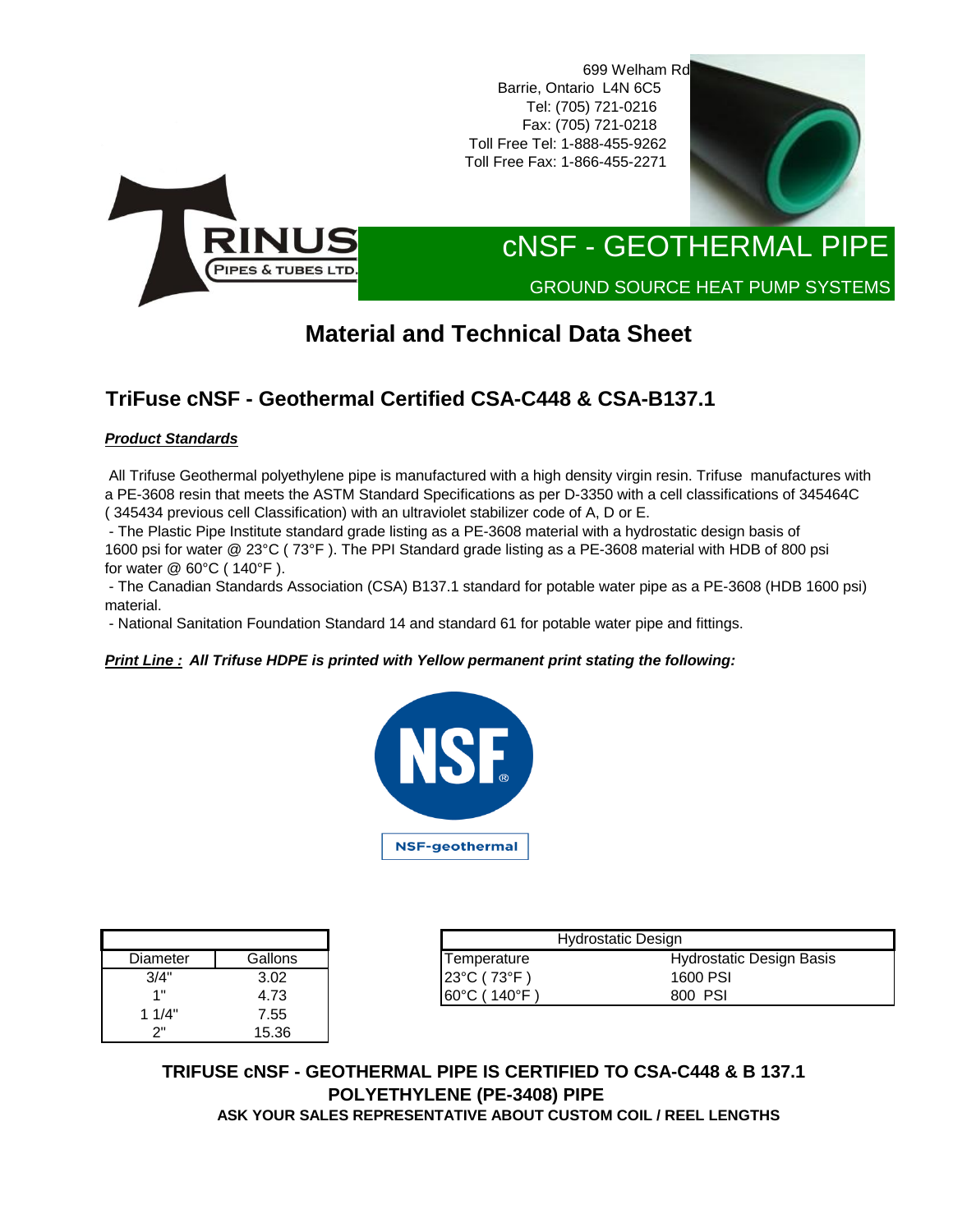699 Welham Rd Barrie, Ontario L4N 6C5 Tel: (705) 721-0216 Fax: (705) 721-0218 Toll Free Tel: 1-888-455-9262 Toll Free Fax: 1-866-455-2271





## cNSF - GEOTHERMAL PIPE

GROUND SOURCE HEAT PUMP SYSTEMS

### **PRODUCT DATA SHEET**

|                               | <b>Properties</b>                          | ASTM(1) | <b>Units</b>                 | <b>Typical Values(2</b>            |
|-------------------------------|--------------------------------------------|---------|------------------------------|------------------------------------|
|                               |                                            |         |                              |                                    |
| <b>Features</b>               | Flow rate (3)                              | D 1238  | $g/10$ min                   | 8.5                                |
|                               | Density (g/cc)                             | D 792   | q/cm                         | 0.945                              |
| • Excellent ESCR              | Tensile Strength @ Yield (4)               | D 638   | Mpa (psi)                    | 22.5 (3 250)                       |
| • Excellent toughnes          | Ultimate Elongation (4)                    | D 638   | $\%$                         | 850                                |
| • High strength               | Secany Flexural Modulus @ 2% Strain        | e       | MPa (psi)                    | 850 (125 000)                      |
| • Excellent processal         | Izod Impact Resistance @ 23°C / 73°F       | D 256   | $J/cm$ (ft- $Ib/in$ )        | 3.7(7)                             |
| • Very high melt strei        | Hardness, Shore D                          | D 2240  |                              | 60                                 |
|                               | SCG Resistance, ESCR, Fo (5)               | D 1693  | hr                           | >5000                              |
| <b>Additive</b>               | <b>SCG Resistance, PENT</b>                | F 1473  | hr                           | >100                               |
|                               | <b>Thermal Stability</b>                   | D 3350  | $^{\circ}$ C ( $^{\circ}$ F) | 260 (500)                          |
| • Antioxidants and pr         | Vicat Softening Point                      | D 1525  | $^{\circ}$ C ( $^{\circ}$ F) | 124 (255)                          |
| <b>Melting Point stabiliz</b> | <b>Melting Point</b>                       | D 3417  | $^{\circ}$ C ( $^{\circ}$ F) | 128 (262)                          |
|                               | <b>Brittleness Temperature</b>             | D 746   | $^{\circ}$ C ( $^{\circ}$ F) | $<$ -100 ( $<$ -150)               |
| <b>Applications</b>           | Coefficient of Linear Thermal Expansion    | D 696   |                              | Im/cm/°C (in/in/°F4x10-4 (0.8x10 - |
|                               | <b>Pipe Properties (6)</b>                 |         |                              |                                    |
| • Pipes for pressure:         | Long-Term Hydrostatic Strength,            | D 2837  |                              |                                    |
| pressure service fron         | Nominal @ 23°C / 73°F                      |         | Mpa (psi)                    | 11 (1600)                          |
|                               | (1 inch) to 1600 mm Nominal @ 60°C / 140°F |         | Mpa (psi)                    | 5.5(800)                           |

• Municipal potable water pipe

• Fuel gas pipe; re-lir (1) Properties designated have been determined in accordance with the current issues of the specified testing

• Industrial and minin methods. Methods of the American Society for Testing and Materials (ASTM) are used wherever applicable.

• Storm and sanitary (2) Typical Values represent average laboratory values and are intended as guides only, not as specifications.



- (4) Extension rate 2 inches/minute.
- (5) Environmental stress crack resistance, Condition C, 100% Igepal.

(6) 1 in. nominal diameter laboratory pipe SDR13.5.



### **TRIFUSE cNSF - GEOTHERMAL PIPE IS CERTIFIED TO CSA-C448 & B 137.1 POLYETHYLENE (PE-3608) PIPE**

**ASK YOUR SALES REPRESENTATIVE ABOUT CUSTOM COIL / REEL LENGTHS**